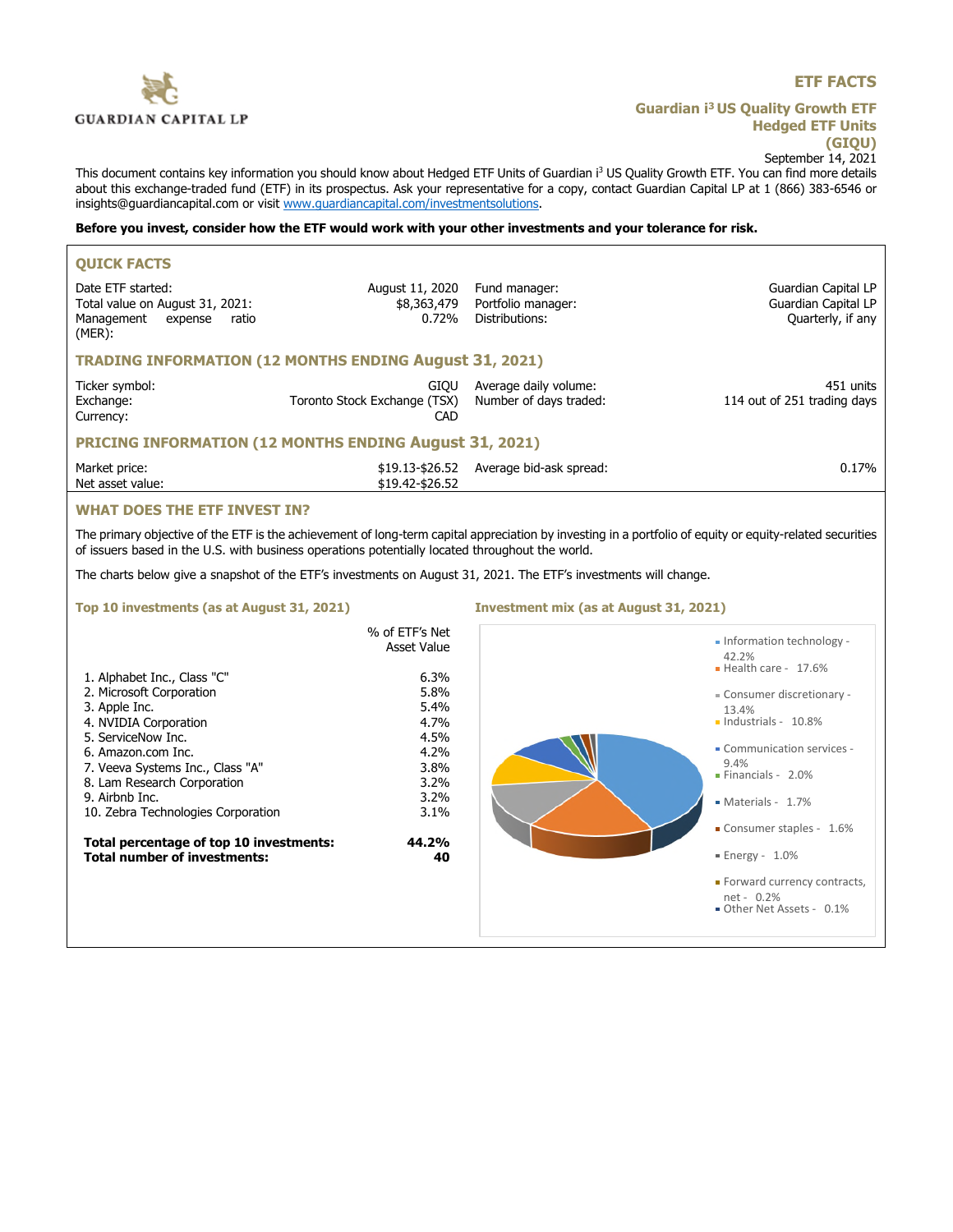## **HOW RISKY IS IT?**

## **RISK RATING**

The value of the ETF can go down as well as up. You could lose money.

One way to gauge risk is to look at how much an ETF's returns change over time. This is called "volatility".

In general, ETFs with higher volatility will have returns that change more over time. They typically have a greater chance of losing money and may have a greater chance of higher returns. ETFs with lower volatility tend to have returns that change less over time. They typically have lower returns and may have a lower chance of losing money.

Guardian Capital LP has rated the volatility of this ETF as medium.



For more information about the risk rating and specific risks that can affect the ETF's returns, see the "Risk Factors" section of the ETF's prospectus.

## **NO GUARANTEES**

ETF's do not have any guarantees. You may not get back the amount of money you invest.

### **HOW HAS THE ETF PERFORMED?**

This section tells you how the Hedged ETF Units of the ETF have performed, with returns calculated using the ETF's net asset value (NAV). However, this information is not available because the ETF has not yet completed a calendar year.

#### **Year-by-year returns**

This section tells you how the Hedged ETF Units of the ETF have performed in past calendar years. However, this information is not available because the ETF has not yet completed a calendar year.

#### **Best and worst 3-month returns**

This section shows the best and worst returns for the Hedged ETF Units of the ETF in a 3-month period. However, this information is not available because the ETF has not yet completed a calendar year.

#### **Average return**

As of August 31, 2021, the annual compounded return of this ETF was 33.08% since inception. If you had invested \$1,000 in this ETF since inception, your investment would now be worth \$1,352.40.

### **TRADING ETFS**

ETFs hold a basket of investments, like mutual funds, but trade on exchanges like stocks. Here are a few things to keep in mind when trading ETFs.

### **Pricing**

ETFs have two sets of prices: market price and net asset value (NAV).

#### **Market price**

- ETFs are bought and sold on exchanges at the market price. The market price can change throughout the trading day. Factors like supply, demand, and changes in the value of an ETF's investments can affect the market price.
- You can get price quotes any time during the trading day. Quotes have two parts: bid and ask.
- The bid is the highest price a buyer is willing to pay if you want to sell your ETF units. The ask is the lowest price a seller is willing to accept if you want to buy ETF units. The difference between the two is called the "bid-ask spread".
- In general, a smaller bid-ask spread means the ETF is more liquid. That means you are more likely to get the price you expect.

#### **Net Asset Value**

- Like mutual funds, ETFs have a NAV. It is calculated after the close of each trading day and reflects the value of an ETF's investments at that point in time.
- NAV is used to calculate financial information for reporting purposes like the returns shown in this document.

#### **Orders**

There are two main options for placing trades: market orders and limit orders. A market order lets you buy or sell units at the current market price. A limit order lets you set the price at which you are willing to buy or sell units.

#### **Timing**

In general, market prices of ETFs can be more volatile around the start and end of the trading day. Consider using a limit order or placing a trade at another time during the day.